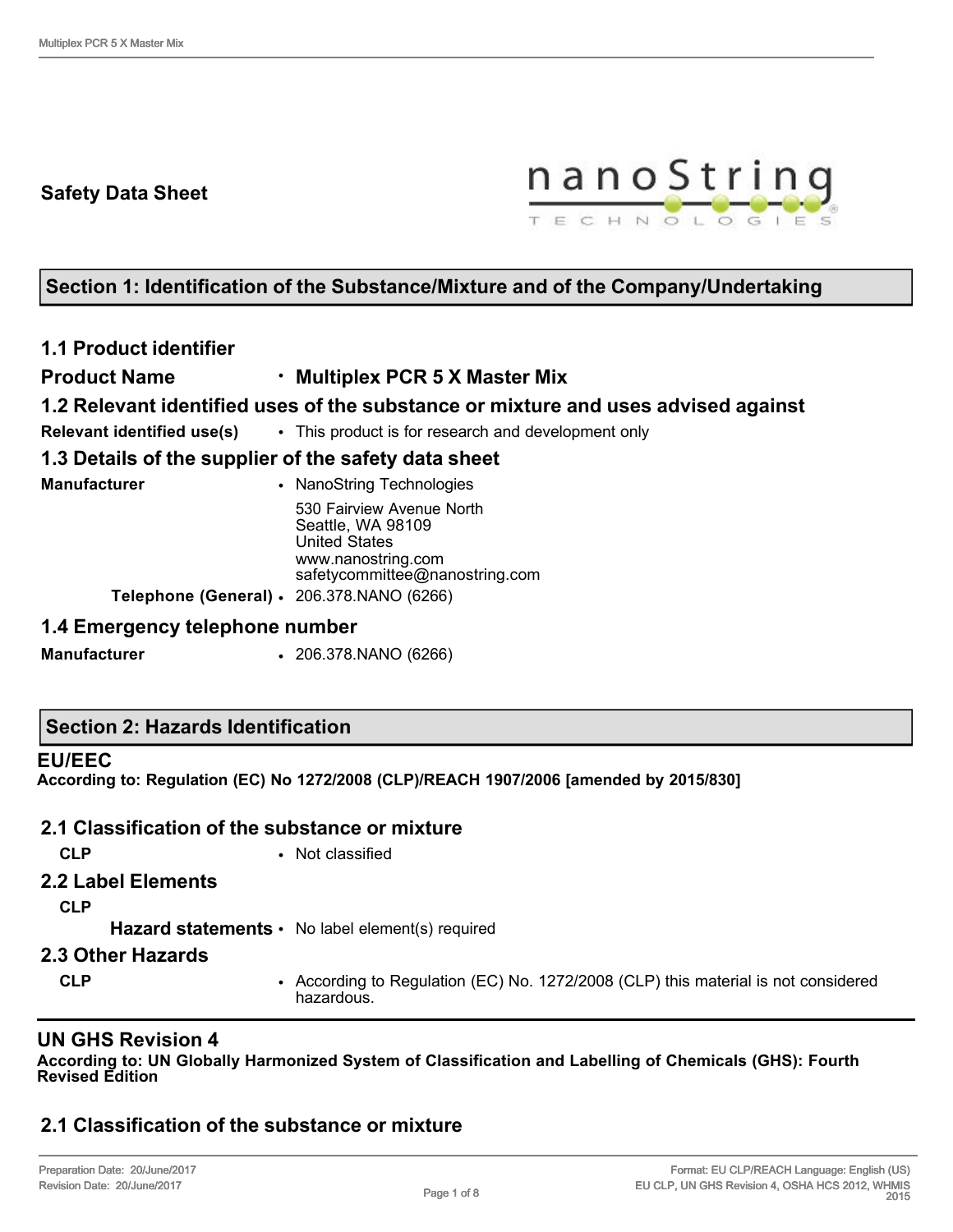| <b>UN GHS</b>                                                        | • Not classified                                                                                                                |  |  |  |
|----------------------------------------------------------------------|---------------------------------------------------------------------------------------------------------------------------------|--|--|--|
| 2.2 Label elements                                                   |                                                                                                                                 |  |  |  |
| <b>UN GHS</b>                                                        |                                                                                                                                 |  |  |  |
|                                                                      | Hazard statements · No label element(s) required                                                                                |  |  |  |
| <b>Precautionary statements</b>                                      |                                                                                                                                 |  |  |  |
| 2.3 Other hazards                                                    |                                                                                                                                 |  |  |  |
| <b>UN GHS</b>                                                        | • According to the Globally Harmonized System for Classification and Labeling (GHS)<br>this product is not considered hazardous |  |  |  |
| <b>United States (US)</b><br>According to: OSHA 29 CFR 1910.1200 HCS |                                                                                                                                 |  |  |  |
| 2.1 Classification of the substance or mixture                       |                                                                                                                                 |  |  |  |
| <b>OSHA HCS 2012</b>                                                 | • Not classified                                                                                                                |  |  |  |
| 2.2 Label elements                                                   |                                                                                                                                 |  |  |  |
| <b>OSHA HCS 2012</b>                                                 |                                                                                                                                 |  |  |  |
|                                                                      | Hazard statements · No label element(s) required                                                                                |  |  |  |
| 2.3 Other hazards                                                    |                                                                                                                                 |  |  |  |
| <b>OSHA HCS 2012</b>                                                 | • This product is not considered hazardous under the U.S. OSHA 29 CFR 1910.1200<br><b>Hazard Communication Standard.</b>        |  |  |  |
| Canada<br>According to: WHMIS 2015                                   |                                                                                                                                 |  |  |  |
| 2.1 Classification of the substance or mixture                       |                                                                                                                                 |  |  |  |
| <b>WHMIS 2015</b>                                                    | • Not classified                                                                                                                |  |  |  |
| 2.2 Label elements<br><b>WHMIS 2015</b>                              |                                                                                                                                 |  |  |  |

Hazard statements · No label element(s) required

# **Precautionary statements**

#### **2.3 Other hazards**

- 
- **WHMIS 2015** In Canada, the product mentioned above is not considered hazardous under the Workplace Hazardous Materials Information System (WHMIS).

# **Section 3 - Composition/Information on Ingredients**

# **3.1 Substances**

• Material does not meet the criteria of a substance.

# **3.2 Mixtures**

• The product contains no substances which at their given concentration, are considered to be hazardous to health.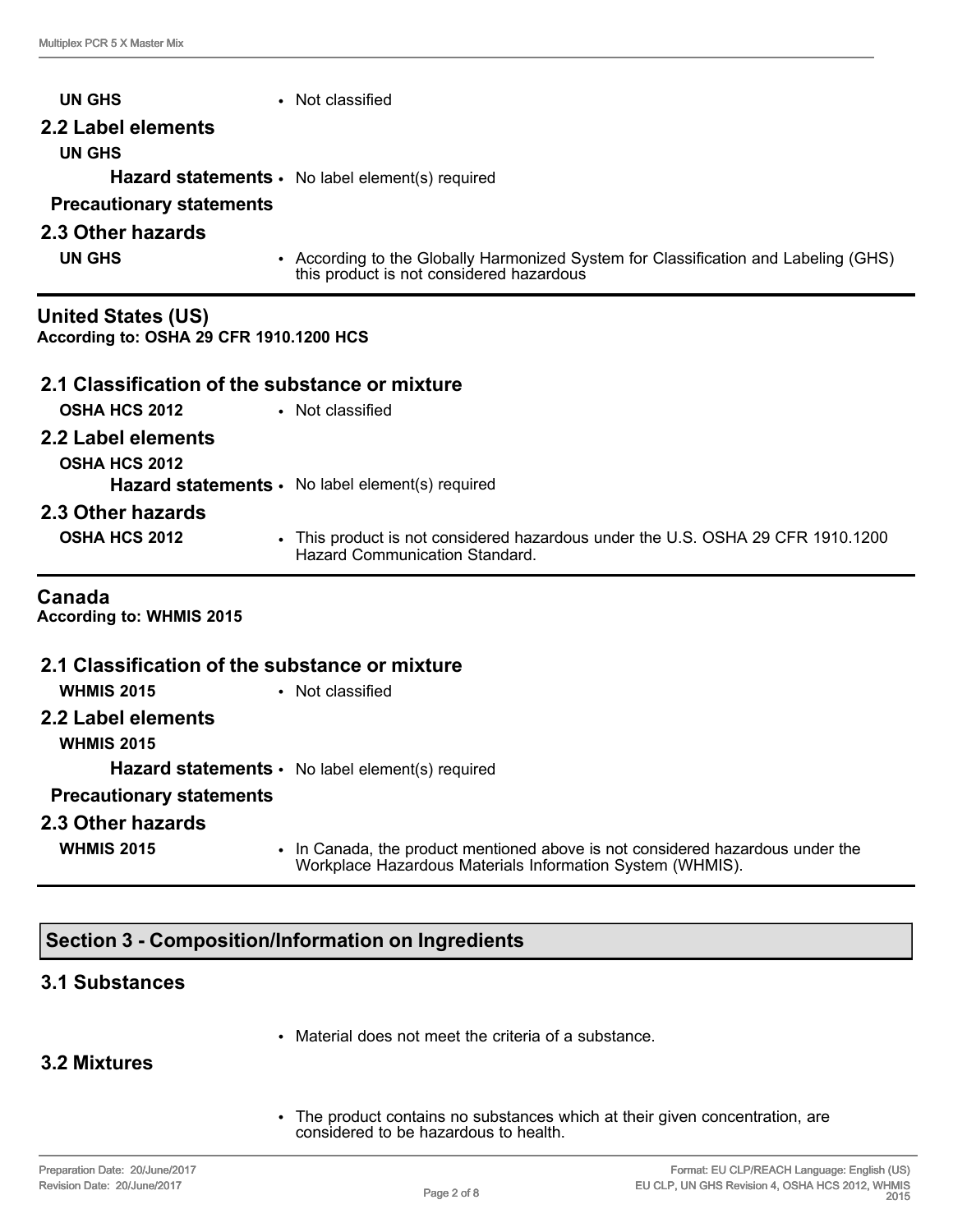# **Section 4 - First Aid Measures**

|                                                                 | 4.1 Description of first aid measures                                                                      |  |  |
|-----------------------------------------------------------------|------------------------------------------------------------------------------------------------------------|--|--|
| Inhalation                                                      | • Remove to fresh air.                                                                                     |  |  |
| <b>Skin</b>                                                     | • Wash skin with soap and water.                                                                           |  |  |
| Eye                                                             | • Hold eyelids apart and flush eyes with plenty of water for at least 15 minutes. Get<br>medicalattention. |  |  |
| Ingestion                                                       | • Clean mouth with water and drink afterwards plenty of water.                                             |  |  |
| 4.2 Most important symptoms and effects, both acute and delayed |                                                                                                            |  |  |
|                                                                 | • Refer to Section 11 - Toxicological Information.                                                         |  |  |
|                                                                 | A 3 Indication of any immediate medical attention and special treatment needed                             |  |  |

# **4.3 Indication of any immediate medical attention and special treatment needed**

**Notes to Physician** • All treatments should be based on observed signs and symptoms of distress in the patient. Consideration should be given to the possibility that overexposure to materials other than this product may have occurred.

### **Section 5 - Firefighting Measures**

### **5.1 Extinguishing media**

|                                   | <b>Suitable Extinguishing Media <math>\cdot</math></b> In case of fire use media as appropriate for surrounding fire. |
|-----------------------------------|-----------------------------------------------------------------------------------------------------------------------|
| Unsuitable Extinguishing<br>Media | • CAUTION: Use of water spray when fighting fire may be inefficient.                                                  |
|                                   | 5.2 Special hazards arising from the substance or mixture                                                             |
| <b>Unusual Fire and Explosion</b> | • Some may burn but none ignite readily.                                                                              |

| <b>Hazards</b>                                 | <b>Unusual Fire and Explosion <math>\cdot</math></b> Some may burn but none ignite re |
|------------------------------------------------|---------------------------------------------------------------------------------------|
| <b>Hazardous Combustion</b><br><b>Products</b> | • No data available.                                                                  |

### **5.3 Advice for firefighters**

• Move containers from fire area if you can do it without risk. Wear positive pressure self-contained breathing apparatus (SCBA). Structural firefighters' protective clothing provides limited protection in fire situations ONLY; it is not effective in spill situations where direct contact with the substance is possible. Wear chemical protective clothing that is specifically recommended by the manufacturer. It may provide little or no thermal protection.

# **Section 6 - Accidental Release Measures**

# **6.1 Personal precautions, protective equipment and emergency procedures**

| <b>Personal Precautions</b> | • Ensure adequate ventilation, especially in confined areas. Do not walk through spilled<br>material. Wear appropriate protective clothing. |
|-----------------------------|---------------------------------------------------------------------------------------------------------------------------------------------|
|                             |                                                                                                                                             |

**Emergency Procedures** • Keep unauthorized personnel away. Stay upwind.

# **6.2 Environmental precautions**

• Avoid run off to waterways and sewers.

# **6.3 Methods and material for containment and cleaning up**

| Containment/Clean-up<br><b>Measures</b> | Stop leak if you can do it without risk.<br>SMALL LIQUID SPILLS: Take up with sand, earth or other non-combustible absorbent<br>material. |
|-----------------------------------------|-------------------------------------------------------------------------------------------------------------------------------------------|
|                                         | LARGE SPILLS: Dike far ahead of liquid spill for later disposal.                                                                          |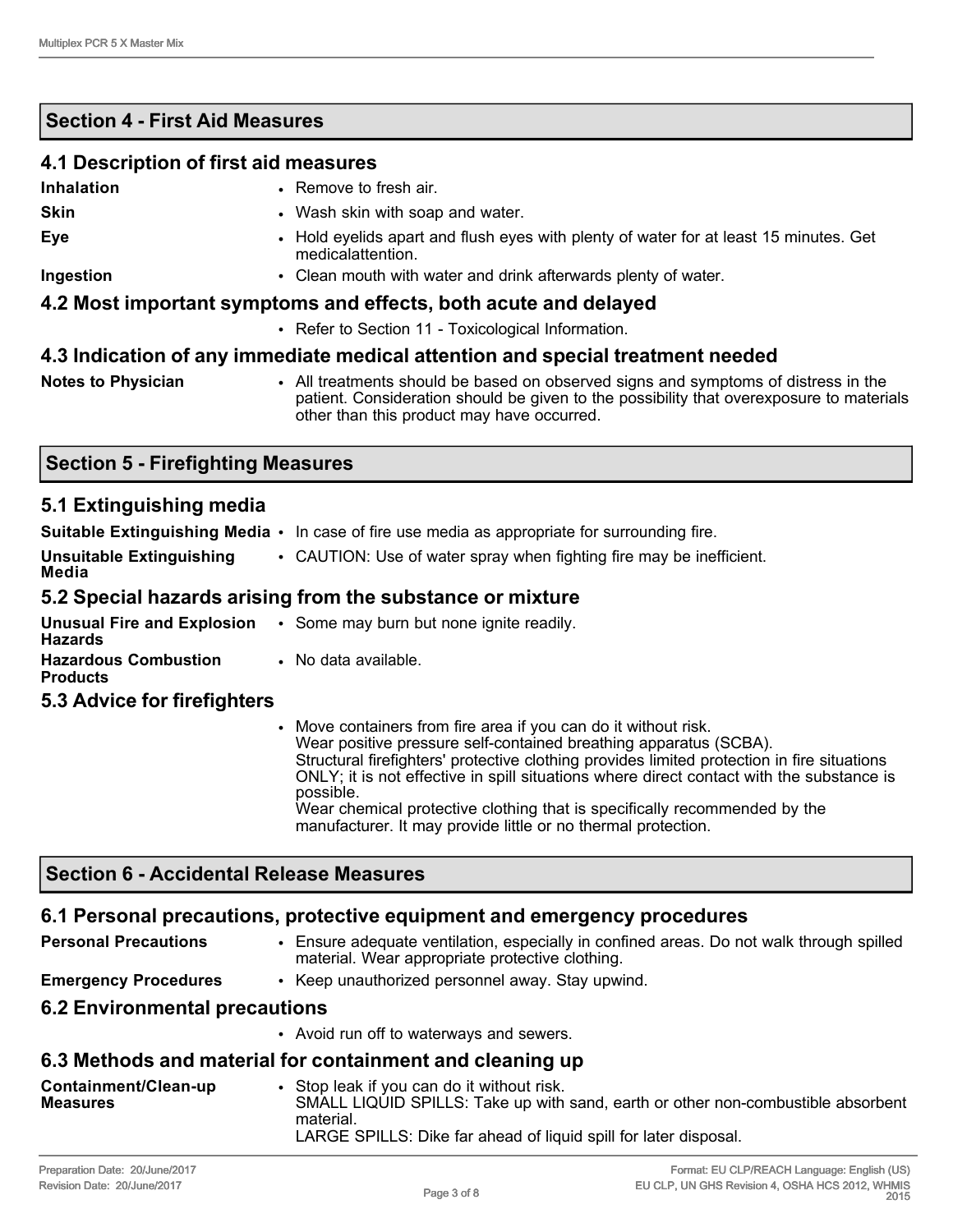Pick up and transfer to properly labeled containers. This material and its container must be disposed of as hazardous waste.

#### **6.4 Reference to other sections**

• Refer to Section 8 - Exposure Controls/Personal Protection and Section 13 - Disposal Considerations.

#### **Section 7 - Handling and Storage**

### **7.1 Precautions for safe handling**

**Handling • Use good safety and industrial hygiene practices.** 

#### **7.2 Conditions for safe storage, including any incompatibilities**

**Storage** • **Keep only in the original container.** 

**7.3 Specific end use(s)**

• Refer to Section 1.2 - Relevant identified uses.

# **Section 8 - Exposure Controls/Personal Protection**

### **8.1 Control parameters**

| <b>Exposure Limits/Guidelines</b> |              |                         |                                                                 |                                                 |                 |                                                                                          |
|-----------------------------------|--------------|-------------------------|-----------------------------------------------------------------|-------------------------------------------------|-----------------|------------------------------------------------------------------------------------------|
|                                   | Result       | <b>ACGIH</b>            | <b>France</b>                                                   | <b>Mexico</b>                                   | <b>NIOSH</b>    | <b>OSHA</b>                                                                              |
| Ammonium chloride I               | <b>STELS</b> | 20 mg/m3 STEL<br>(fume) | Not established                                                 | 20 mg/m3 STEL [PPT- 20 mg/m3 STEL<br>CT] (fume) | (fume)          | Not established                                                                          |
| $(12125-02-9)$                    | <b>TWAs</b>  | 10 mg/m3 TWA<br>(fume)  | 10 mg/m3 TWA [VME]   10 mg/m3 TWA VLE-   10 mg/m3 TWA<br>(fume) | PPT (fume)                                      | (fume)          | Not established                                                                          |
| Glycerine<br>$(56-81-5)$          | <b>TWAs</b>  | Not established         | 10 mg/m3 TWA [VME]<br>(aerosol)                                 | 10 mg/m3 TWA VLE-<br>$\textsf{PPT}$ (mist)      | Not established | 15 mg/m3 TWA (mist,<br>total particulate); 5<br>mg/m3 TWA (mist,<br>respirable fraction) |

### **8.2 Exposure controls**

| <b>Engineering</b><br><b>Measures/Controls</b>   | • Good general ventilation should be used. Ventilation rates should be matched to<br>conditions. If applicable, use process enclosures, local exhaust ventilation, or other<br>engineering controls to maintain airborne levels below recommended exposure limits.<br>If exposure limits have not been established, maintain airborne levels to an acceptable<br>level. |
|--------------------------------------------------|-------------------------------------------------------------------------------------------------------------------------------------------------------------------------------------------------------------------------------------------------------------------------------------------------------------------------------------------------------------------------|
| <b>Personal Protective Equipment</b>             |                                                                                                                                                                                                                                                                                                                                                                         |
| <b>Respiratory</b>                               | • In case of insufficient ventilation, wear suitable respiratory equipment.                                                                                                                                                                                                                                                                                             |
| Eye/Face                                         | • Wear face shield and eye protection.                                                                                                                                                                                                                                                                                                                                  |
| <b>Skin/Body</b>                                 | • Wear long sleeves and/or protective coveralls. Wear appropriate gloves.                                                                                                                                                                                                                                                                                               |
| <b>Environmental Exposure</b><br><b>Controls</b> | • Follow best practice for site management and disposal of waste. Controls should be<br>engineered to prevent release to the environment, including procedures to prevent<br>spills, atmospheric release and release to waterways.                                                                                                                                      |

# **Section 9 - Physical and Chemical Properties**

### **9.1 Information on Basic Physical and Chemical Properties**

#### **Material Description**

| Physical<br>⊦orm | Liquid   | /Description<br>ppearance/ | .<br>odor<br>with<br>mild<br><b>Colorless</b><br><b>Tiquid</b> |
|------------------|----------|----------------------------|----------------------------------------------------------------|
| Color            | olorless | <b>Jdor</b>                | Mild                                                           |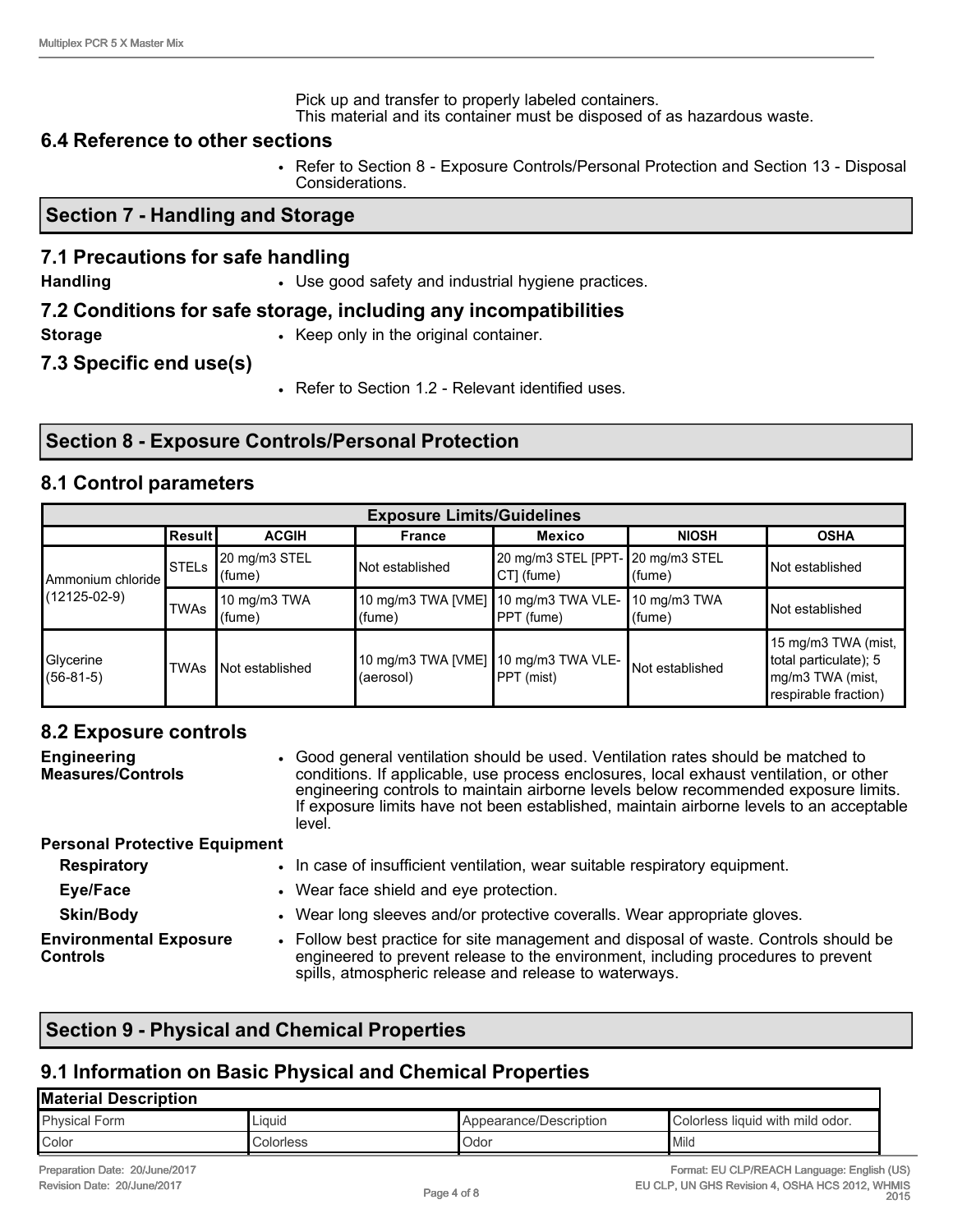| <b>Odor Threshold</b>                            | Data lacking |                              |              |
|--------------------------------------------------|--------------|------------------------------|--------------|
| <b>General Properties</b>                        |              |                              |              |
| <b>Boiling Point</b>                             | Data lacking | Melting Point/Freezing Point | Data lacking |
| <b>Decomposition Temperature</b>                 | Data lacking | pH                           | 8.3          |
| Specific Gravity/Relative Density                | Data lacking | <b>Water Solubility</b>      | Data lacking |
| Viscosity                                        | Data lacking | <b>Explosive Properties</b>  | Data lacking |
| <b>Oxidizing Properties:</b>                     | Data lacking |                              |              |
| Volatility                                       |              |                              |              |
| Vapor Pressure                                   | Data lacking | <b>Vapor Density</b>         | Data lacking |
| <b>Evaporation Rate</b>                          | Data lacking |                              |              |
| Flammability                                     |              |                              |              |
| <b>Flash Point</b>                               | Data lacking | UEL                          | Data lacking |
| LEL                                              | Data lacking | Autoignition                 | Data lacking |
| Flammability (solid, gas)                        | Data lacking |                              |              |
| Environmental                                    |              |                              |              |
| Octanol/Water Partition coefficient Data lacking |              |                              |              |

# **9.2 Other Information**

• No additional physical and chemical parameters noted.

# **Section 10: Stability and Reactivity**

### **10.1 Reactivity**

• No dangerous reaction known under conditions of normal use.

#### **10.2 Chemical stability**

• Stable under normal temperatures and pressures.

#### **10.3 Possibility of hazardous reactions**

• Can react briskly with oxidizers - danger of explosion.

### **10.4 Conditions to avoid**

• Incompatible materials. Ignition sources. Excess heat.

#### **10.5 Incompatible materials**

• Strong oxidizing agents.

#### **10.6 Hazardous decomposition products**

• Thermal decomposition can lead to release of irritating and toxic gases and vapors. Carbon monoxide. Carbon dioxide (CO2)

# **Section 11 - Toxicological Information**

### **11.1 Information on toxicological effects**

| <b>GHS Properties</b> | <b>IClassification</b>       |
|-----------------------|------------------------------|
|                       | <b>EU/CLP</b> • Data lacking |
|                       | UN GHS 4 . Data lacking      |
| Acute toxicity        | OSHA HCS 2012 . Data lacking |
|                       | WHMIS 2015 • Data lacking    |
|                       | EU/CLP · Data lacking        |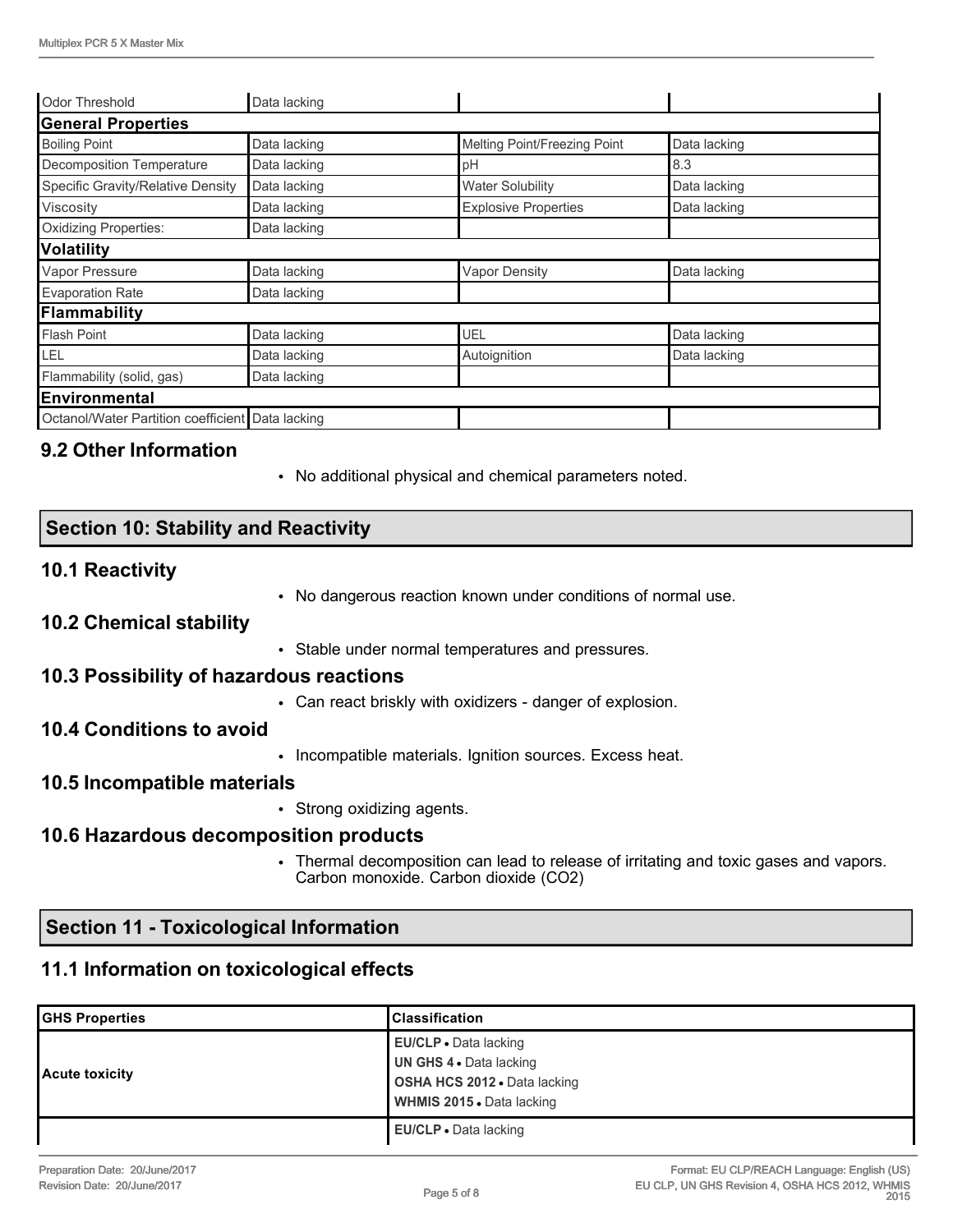| <b>Skin corrosion/Irritation</b><br>OSHA HCS 2012 . Data lacking<br>WHMIS 2015 . Data lacking<br>EU/CLP · Data lacking<br>UN GHS 4 . Data lacking<br>Serious eye damage/Irritation<br>OSHA HCS 2012 · Data lacking<br>WHMIS 2015 . Data lacking<br>EU/CLP · Data lacking<br>UN GHS 4 . Data lacking<br><b>Skin sensitization</b><br>OSHA HCS 2012 · Data lacking<br>WHMIS 2015 . Data lacking<br>EU/CLP · Data lacking<br>UN GHS 4 . Data lacking<br>OSHA HCS 2012 · Data lacking<br>WHMIS 2015 . Data lacking<br>EU/CLP · Data lacking<br>UN GHS 4 . Data lacking<br><b>Aspiration Hazard</b><br>OSHA HCS 2012 . Data lacking<br>WHMIS 2015 . Data lacking<br>EU/CLP · Data lacking<br>UN GHS 4 . Data lacking<br>Carcinogenicity<br>OSHA HCS 2012 · Data lacking<br>WHMIS 2015 . Data lacking<br>EU/CLP · Data lacking<br>UN GHS 4 . Data lacking<br><b>Germ Cell Mutagenicity</b><br>OSHA HCS 2012 · Data lacking<br>WHMIS 2015 . Data lacking<br>EU/CLP · Data lacking<br>UN GHS 4 . Data lacking<br><b>Toxicity for Reproduction</b><br>OSHA HCS 2012 . Data lacking<br>WHMIS 2015 . Data lacking<br>EU/CLP · Data lacking<br>UN GHS 4 . Data lacking<br><b>STOT-SE</b><br>OSHA HCS 2012 · Data lacking<br>WHMIS 2015 . Data lacking<br>EU/CLP - Data lacking<br>UN GHS 4 . Data lacking<br><b>STOT-RE</b><br>OSHA HCS 2012 · Data lacking<br>WHMIS 2015 . Data lacking |                                  | UN GHS 4 . Data lacking |
|------------------------------------------------------------------------------------------------------------------------------------------------------------------------------------------------------------------------------------------------------------------------------------------------------------------------------------------------------------------------------------------------------------------------------------------------------------------------------------------------------------------------------------------------------------------------------------------------------------------------------------------------------------------------------------------------------------------------------------------------------------------------------------------------------------------------------------------------------------------------------------------------------------------------------------------------------------------------------------------------------------------------------------------------------------------------------------------------------------------------------------------------------------------------------------------------------------------------------------------------------------------------------------------------------------------------------------------------------------------------------|----------------------------------|-------------------------|
|                                                                                                                                                                                                                                                                                                                                                                                                                                                                                                                                                                                                                                                                                                                                                                                                                                                                                                                                                                                                                                                                                                                                                                                                                                                                                                                                                                              |                                  |                         |
|                                                                                                                                                                                                                                                                                                                                                                                                                                                                                                                                                                                                                                                                                                                                                                                                                                                                                                                                                                                                                                                                                                                                                                                                                                                                                                                                                                              |                                  |                         |
|                                                                                                                                                                                                                                                                                                                                                                                                                                                                                                                                                                                                                                                                                                                                                                                                                                                                                                                                                                                                                                                                                                                                                                                                                                                                                                                                                                              |                                  |                         |
|                                                                                                                                                                                                                                                                                                                                                                                                                                                                                                                                                                                                                                                                                                                                                                                                                                                                                                                                                                                                                                                                                                                                                                                                                                                                                                                                                                              |                                  |                         |
|                                                                                                                                                                                                                                                                                                                                                                                                                                                                                                                                                                                                                                                                                                                                                                                                                                                                                                                                                                                                                                                                                                                                                                                                                                                                                                                                                                              |                                  |                         |
|                                                                                                                                                                                                                                                                                                                                                                                                                                                                                                                                                                                                                                                                                                                                                                                                                                                                                                                                                                                                                                                                                                                                                                                                                                                                                                                                                                              |                                  |                         |
|                                                                                                                                                                                                                                                                                                                                                                                                                                                                                                                                                                                                                                                                                                                                                                                                                                                                                                                                                                                                                                                                                                                                                                                                                                                                                                                                                                              |                                  |                         |
|                                                                                                                                                                                                                                                                                                                                                                                                                                                                                                                                                                                                                                                                                                                                                                                                                                                                                                                                                                                                                                                                                                                                                                                                                                                                                                                                                                              |                                  |                         |
|                                                                                                                                                                                                                                                                                                                                                                                                                                                                                                                                                                                                                                                                                                                                                                                                                                                                                                                                                                                                                                                                                                                                                                                                                                                                                                                                                                              |                                  |                         |
|                                                                                                                                                                                                                                                                                                                                                                                                                                                                                                                                                                                                                                                                                                                                                                                                                                                                                                                                                                                                                                                                                                                                                                                                                                                                                                                                                                              |                                  |                         |
|                                                                                                                                                                                                                                                                                                                                                                                                                                                                                                                                                                                                                                                                                                                                                                                                                                                                                                                                                                                                                                                                                                                                                                                                                                                                                                                                                                              |                                  |                         |
|                                                                                                                                                                                                                                                                                                                                                                                                                                                                                                                                                                                                                                                                                                                                                                                                                                                                                                                                                                                                                                                                                                                                                                                                                                                                                                                                                                              | <b>Respiratory sensitization</b> |                         |
|                                                                                                                                                                                                                                                                                                                                                                                                                                                                                                                                                                                                                                                                                                                                                                                                                                                                                                                                                                                                                                                                                                                                                                                                                                                                                                                                                                              |                                  |                         |
|                                                                                                                                                                                                                                                                                                                                                                                                                                                                                                                                                                                                                                                                                                                                                                                                                                                                                                                                                                                                                                                                                                                                                                                                                                                                                                                                                                              |                                  |                         |
|                                                                                                                                                                                                                                                                                                                                                                                                                                                                                                                                                                                                                                                                                                                                                                                                                                                                                                                                                                                                                                                                                                                                                                                                                                                                                                                                                                              |                                  |                         |
|                                                                                                                                                                                                                                                                                                                                                                                                                                                                                                                                                                                                                                                                                                                                                                                                                                                                                                                                                                                                                                                                                                                                                                                                                                                                                                                                                                              |                                  |                         |
|                                                                                                                                                                                                                                                                                                                                                                                                                                                                                                                                                                                                                                                                                                                                                                                                                                                                                                                                                                                                                                                                                                                                                                                                                                                                                                                                                                              |                                  |                         |
|                                                                                                                                                                                                                                                                                                                                                                                                                                                                                                                                                                                                                                                                                                                                                                                                                                                                                                                                                                                                                                                                                                                                                                                                                                                                                                                                                                              |                                  |                         |
|                                                                                                                                                                                                                                                                                                                                                                                                                                                                                                                                                                                                                                                                                                                                                                                                                                                                                                                                                                                                                                                                                                                                                                                                                                                                                                                                                                              |                                  |                         |
|                                                                                                                                                                                                                                                                                                                                                                                                                                                                                                                                                                                                                                                                                                                                                                                                                                                                                                                                                                                                                                                                                                                                                                                                                                                                                                                                                                              |                                  |                         |
|                                                                                                                                                                                                                                                                                                                                                                                                                                                                                                                                                                                                                                                                                                                                                                                                                                                                                                                                                                                                                                                                                                                                                                                                                                                                                                                                                                              |                                  |                         |
|                                                                                                                                                                                                                                                                                                                                                                                                                                                                                                                                                                                                                                                                                                                                                                                                                                                                                                                                                                                                                                                                                                                                                                                                                                                                                                                                                                              |                                  |                         |
|                                                                                                                                                                                                                                                                                                                                                                                                                                                                                                                                                                                                                                                                                                                                                                                                                                                                                                                                                                                                                                                                                                                                                                                                                                                                                                                                                                              |                                  |                         |
|                                                                                                                                                                                                                                                                                                                                                                                                                                                                                                                                                                                                                                                                                                                                                                                                                                                                                                                                                                                                                                                                                                                                                                                                                                                                                                                                                                              |                                  |                         |
|                                                                                                                                                                                                                                                                                                                                                                                                                                                                                                                                                                                                                                                                                                                                                                                                                                                                                                                                                                                                                                                                                                                                                                                                                                                                                                                                                                              |                                  |                         |
|                                                                                                                                                                                                                                                                                                                                                                                                                                                                                                                                                                                                                                                                                                                                                                                                                                                                                                                                                                                                                                                                                                                                                                                                                                                                                                                                                                              |                                  |                         |
|                                                                                                                                                                                                                                                                                                                                                                                                                                                                                                                                                                                                                                                                                                                                                                                                                                                                                                                                                                                                                                                                                                                                                                                                                                                                                                                                                                              |                                  |                         |
|                                                                                                                                                                                                                                                                                                                                                                                                                                                                                                                                                                                                                                                                                                                                                                                                                                                                                                                                                                                                                                                                                                                                                                                                                                                                                                                                                                              |                                  |                         |
|                                                                                                                                                                                                                                                                                                                                                                                                                                                                                                                                                                                                                                                                                                                                                                                                                                                                                                                                                                                                                                                                                                                                                                                                                                                                                                                                                                              |                                  |                         |
|                                                                                                                                                                                                                                                                                                                                                                                                                                                                                                                                                                                                                                                                                                                                                                                                                                                                                                                                                                                                                                                                                                                                                                                                                                                                                                                                                                              |                                  |                         |
|                                                                                                                                                                                                                                                                                                                                                                                                                                                                                                                                                                                                                                                                                                                                                                                                                                                                                                                                                                                                                                                                                                                                                                                                                                                                                                                                                                              |                                  |                         |
|                                                                                                                                                                                                                                                                                                                                                                                                                                                                                                                                                                                                                                                                                                                                                                                                                                                                                                                                                                                                                                                                                                                                                                                                                                                                                                                                                                              |                                  |                         |
|                                                                                                                                                                                                                                                                                                                                                                                                                                                                                                                                                                                                                                                                                                                                                                                                                                                                                                                                                                                                                                                                                                                                                                                                                                                                                                                                                                              |                                  |                         |
|                                                                                                                                                                                                                                                                                                                                                                                                                                                                                                                                                                                                                                                                                                                                                                                                                                                                                                                                                                                                                                                                                                                                                                                                                                                                                                                                                                              |                                  |                         |
|                                                                                                                                                                                                                                                                                                                                                                                                                                                                                                                                                                                                                                                                                                                                                                                                                                                                                                                                                                                                                                                                                                                                                                                                                                                                                                                                                                              |                                  |                         |
|                                                                                                                                                                                                                                                                                                                                                                                                                                                                                                                                                                                                                                                                                                                                                                                                                                                                                                                                                                                                                                                                                                                                                                                                                                                                                                                                                                              |                                  |                         |

### **Potential Health Effects**

| <b>Inhalation</b>        |                                                                                                                |
|--------------------------|----------------------------------------------------------------------------------------------------------------|
| Acute (Immediate)        | • Avoid breathing vapors or mists. May cause irritation of respiratory tract.                                  |
| <b>Chronic (Delayed)</b> | • No data available                                                                                            |
| <b>Skin</b>              |                                                                                                                |
| Acute (Immediate)        | • No data available                                                                                            |
| <b>Chronic (Delayed)</b> | • Prolonged contact may cause redness and irritation. Repeated exposure may cause<br>skin dryness or cracking. |

**Eye**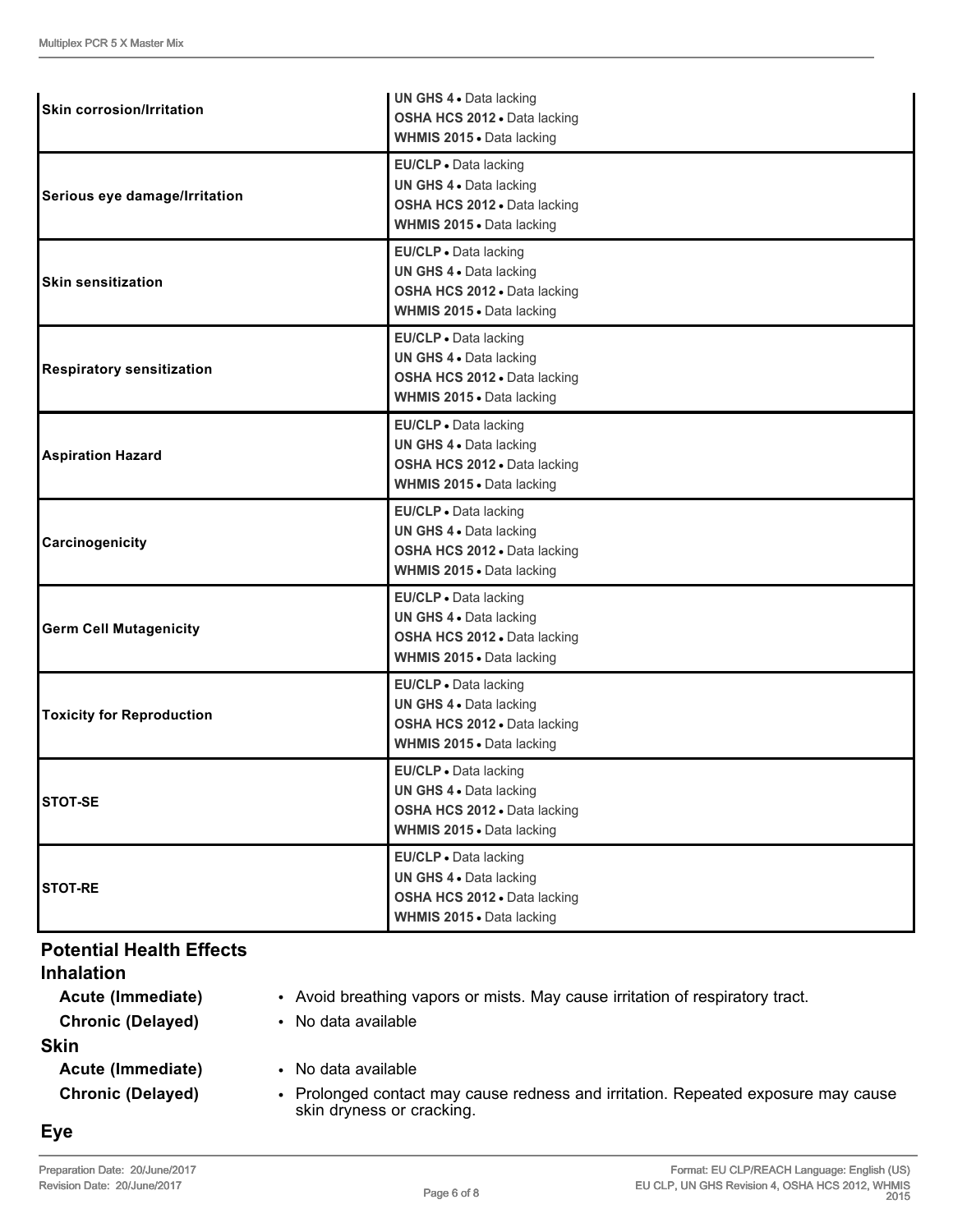| Acute (Immediate)        | • Redness. May cause slight irritation.                                                                                                                                                                                       |  |  |
|--------------------------|-------------------------------------------------------------------------------------------------------------------------------------------------------------------------------------------------------------------------------|--|--|
| <b>Chronic (Delayed)</b> | • No data available                                                                                                                                                                                                           |  |  |
| Ingestion                |                                                                                                                                                                                                                               |  |  |
| Acute (Immediate)        | • May cause drowsiness or dizziness. Ingestion causes burns of the upper digestive<br>and respiratory tracts. Symptoms include burning sensation, coughing, wheezing,<br>shortness of breath, headache, nausea, and vomiting. |  |  |
| <b>Chronic (Delayed)</b> | • No data available                                                                                                                                                                                                           |  |  |
|                          |                                                                                                                                                                                                                               |  |  |

# **Section 12 - Ecological Information**

### **12.1 Toxicity**

• 0.46518 % of the mixture consists of component(s) of unknown hazards to the aquatic environment.

### **12.2 Persistence and degradability**

• Material data lacking.

### **12.3 Bioaccumulative potential**

• Material data lacking.

#### **12.4 Mobility in Soil**

• Material data lacking.

### **12.5 Results of PBT and vPvB assessment**

• No PBT and vPvB assessment has been conducted.

#### **12.6 Other adverse effects**

• No studies have been found.

### **Section 13 - Disposal Considerations**

#### **13.1 Waste treatment methods**

- 
- **Product waste** Dispose of content and/or container in accordance with local, regional, national, and/or international regulations.
- 
- **Packaging waste Dispose of content and/or container in accordance with local, regional, national, and/or** international regulations.

# **Section 14 - Transport Information**

|                  | <b>14.1 UN</b><br>number | 14.2 UN proper<br>shipping name | 14.3 Transport hazard<br>class(es) | 14.4 Packing<br>group | <b>14.5 Environmental</b><br>hazards |
|------------------|--------------------------|---------------------------------|------------------------------------|-----------------------|--------------------------------------|
| <b>IDOT</b>      | Not Applicable           | Not Regulated                   | Not Applicable                     | Not Applicable        | <b>NDA</b>                           |
| <b>TDG</b>       | Not Applicable           | Not Regulated                   | Not Applicable                     | Not Applicable        | <b>NDA</b>                           |
| <b>IMO/IMDG</b>  | Not Applicable           | Not Regulated                   | Not Applicable                     | Not Applicable        | <b>NDA</b>                           |
| <b>IATA/ICAO</b> | Not Applicable           | Not Regulated                   | Not Applicable                     | Not Applicable        | <b>NDA</b>                           |

**14.6 Special precautions for user** • None specified. • Data lacking.

**14.7 Transport in bulk according to Annex II of Marpol and the IBC Code**